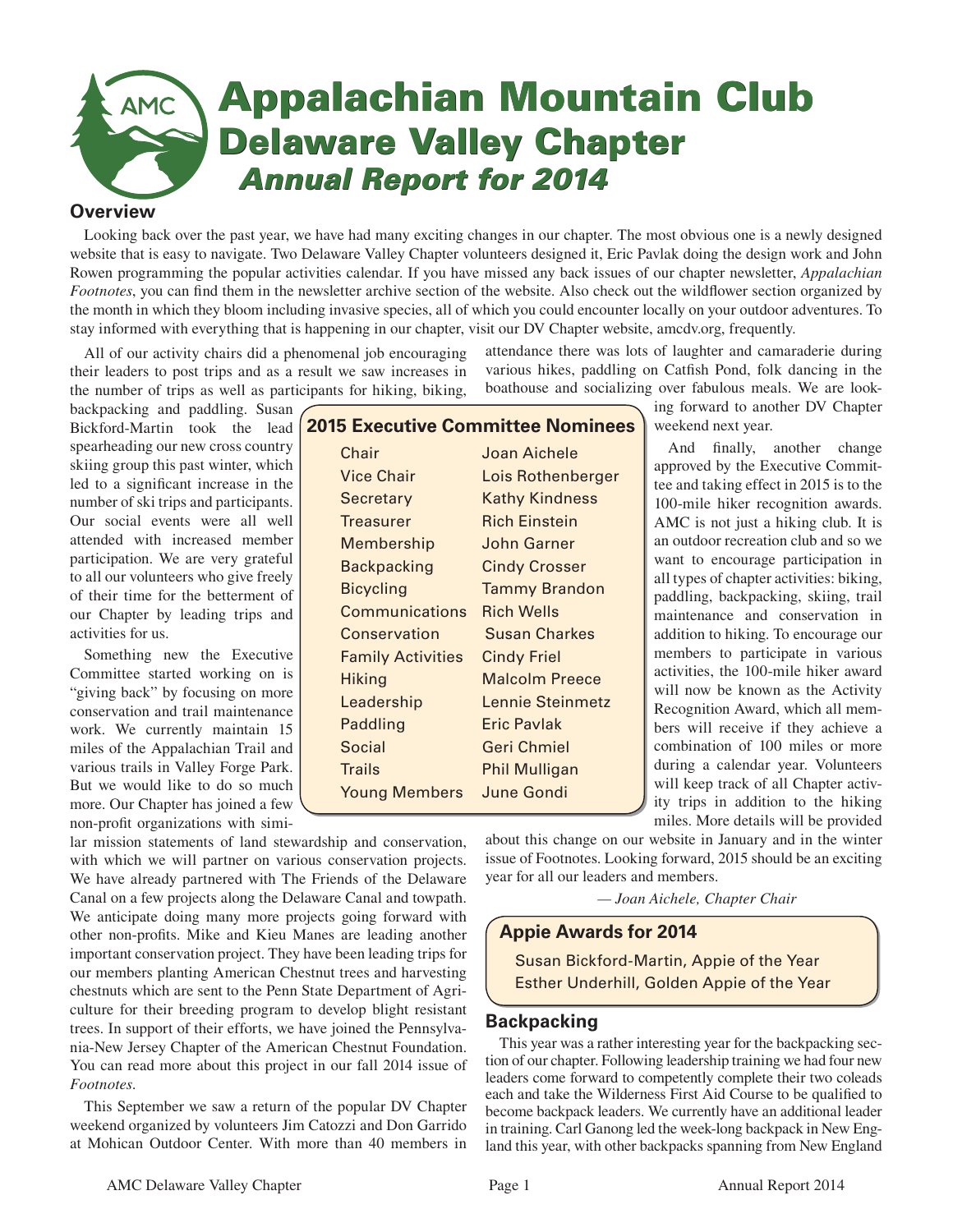through the Roller Coaster on the AT in Virginia led by Barb Blythe. Peter Fox also assisted by leading his annual beginner backpack in Michaux State Forest.

All this wonderful success with Ron Phelps as acting chair for a good portion of the year! In addition, two backpacks will be purchased prior to the end of the year to assist newcomers with gear requirements to get out there. Overall, this was a successful year and next year will bring yet greater options for various levels of backpacks in more locations.

— *Cindy Crosser, Backpacking Chair*

# **Bicycling**

2014 saw an increase in the number of bicycle rides listed, and also an increase in participation by bicycling leaders. Many rides have been held on rail trails and paved multi-use paths, and a few road rides hit the schedule this season. From April through September, 30 rides were listed, and three multi-day bicycling trips were run. Number of participants totaled 332. There are rides listed in October, and bicycling could continue through the end of the year, depending on the weather and the level of interest of the participants.

We welcome three new bicycling leaders this season; Ann Ross, Mark Mazer, and John Garner. Many thanks to all of the leaders that organized and led bicycle rides for the chapter this season: Terry Berntsen, Barb Blythe, Tammy Brandon, Rich Einstein, Rhoda Eisman, Ian Kindle, Steve Leibrock, Jeff Lippincott, Rich Pace, Eric Pavlak, and Rich Wells.

Special recognition goes out to Terry Berntsen for leading two multi-day trips this season; Old Erie Canal/Green Lake State Park, NY in May, and Montauk Point/Shelter Island/Orient Point, NY in September. Special recognition also goes out to Ann Ross for leading a multi-day trip on the Pine Creek Rail Trail in Slate Run, PA as her first bicycling leadership activity in June.

There continues to be much interest within the chapter for multi-day trips, so we encourage bicycling leaders to do their research this winter, and consider adding a few more trips to the schedule next season. As interest in bicycling continues to grow within the chapter, we also urge outdoor activity leaders to think about becoming a bicycling leader.

 *— Tammy Brandon, Bicycling Chair*



# **Communications**

The Communications Committee manages the Chapter website, three E-mail lists, the newsletter and Meetup. The Committee also serves as the Chapter interface with the On-Line Trip Listing (OLTL) system, the AMC-wide trip listing and entry system. It takes the knowledge, skill and dedication of many Chapter volunteers to make sure everything works smoothly. We acknowledge the contributions from: Joan Aichele and John Garner, e-mail List Membership managers; Jim Catozzi and Bill Steinmetz, OLTL management; Eric Pavlak, *Footnotes* editor and publisher who also took on the role as web keeper.

Support from Rich Pace in keeping Meetup up and running was and continues to be most valuable and much appreciated. Also John Rowen's support in re-coding and moving the activities calendar from the old website to the new website is acknowledged and was a critical step leading up to the move.

> Meetup continues to grow. Membership currently is nearing 3500, up 600 members from last year. Meetup presents the Chapter with opportunities and challenges. The service provides great exposure to a wider, mostly younger audience. It allows new leaders and those leaders posting activities outside our main population centers to draw participants to their activities.

> Also, it is proving helpful in drawing people to our family activities. The opportunity exists to convert Meetup members to full AMC membership. Just how to accomplish that objective, however, remains a challenge.

The move to a new website



AMC Delaware Valley Chapter **Page 2** Annual Report 2014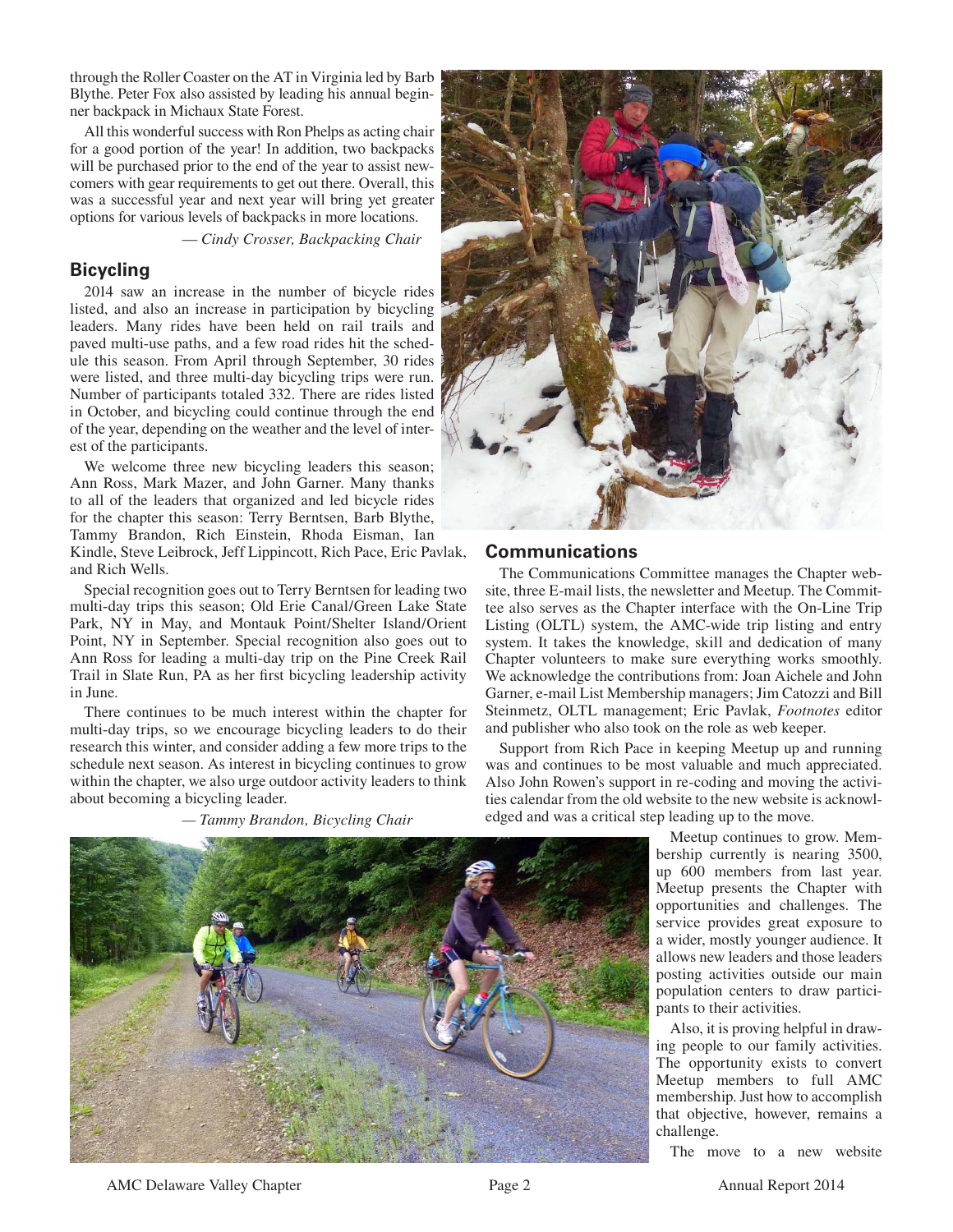

provides the Chapter with a far more modern look and the reliability issues with the former web host that so frustrated us last year have gone away, much to everyone's relief. Yahoo Groups, the e-mail list service used by the Chapter, is now working well.

There have only been one or two problems this past year in distributing the weekly message. On the downside, the sign-up process used to add members to the lists has become more difficult. The Chapter has given consideration to moving to a commercial e-mail system, but the difficulty in rebuilding the mailing lists and loss of a key feature or two deters us from making the move.

This year we conducted a limited trial of a photo sharing service. The service would have allowed leaders to create individual photo albums for the activities they lead and participants would have the ability to upload photos. Chapter members would then have the option to view those photos, either as individual photos or as slide shows. The service would largely mimic the Meetup photo service. During the trial period the team responsible for the development and support of the application we were using disbanded. The application is currently being withdrawn, making it unsuitable for our use. During the coming year, other options will be explored, as this seems to be something many people want.

Work continued on the On Line Trip Listing system (OLTL). A specification outlining a new, trip registration module underwent extensive modification and re-writing. Following the rewrite and document acceptance, the development effort was sized. Based on the scope, the work initiative was divided into two phases. The first phase introduced an updated log-in procedure and simplified the administrative process. That work was completed and rolled out in August.

The problems whenever a change takes place are now largely under control. A second phase will introduce the actual activity registration module. Originally scheduled for introduction this year, work has been rolled back because of the rebranding initiative the AMC undertook this year and also due to key staff changes.

We now hope to see the new feature introduced in 2015. When available, this feature will streamline activity registration and provide the tools for better communication between the activity leader and the people signing up for the activity.

All-in-all, 2014 was a much better year than 2013, with far

less frustrations. Hopefully the trend will continue, with 2015 being an even better year.

*— Rich Wells, Communications Chair*

# **Conservation**

In 2014 the Conservation section of the Chapter website was revitalized. We added a collection of resources to inform members about conservation issues that are of high priority for AMC in our region and to encourage member advocacy on legislative, policy or regulatory action. We also added resources for members to become engaged in citizen science. Conservation activities during the year focused on citizen science, including a Bird the Ridge hike on the AT where participants gathered bird data for Pennsylvania Audubon, as well

as several American Chestnut tree identification hikes and a chestnut harvesting activity. Secondy, we focused on stewardship education, featuring a hike at Crow's Nest Preserve in which the group learned about natural resource management at the preserve.

 *— Susan Charkes, Conservation Cha*ir

# **Family Activities**

We are continuing to expand upon the variety of activities offered to families in the Delaware Valley to support Vision 2020. This is an important mission aimed towards inspiring future generations to care for and preserve our natural treasures. Although many activities posted on the activities calendar do welcome families it can be intimidating for new members and families with young children to participate. If the activity is something new to the child, parents have no way of knowing if the child will enjoy the activity or how they will behave. The goal of family activities is to make families feel welcome to try something new in a noncompetitive, non-judgmental, purely for fun atmosphere.

Some new family activities offered this year were a weeklong trip to Cardigan Lodge in New Hampshire and a family kayaking trip on Lake Nockamixon. There has also been talk of organizing a family outings group specifically designed to bring outdoor enthusiast families together for activities such as overnight camping. We are always looking for volunteers who would like to help with this mission.

Upcoming family activities include: December, Hike the D&L Canal in Bethlehem, PA, during Christkindlmarkt with optional shopping on your own. January, Explore Ringing Rocks park in Upper Black Eddy, PA, to ring in the New Year.

 *— Cindy Friel,Family Activities Chair*

# **Hiking**

AMC Delaware Valley Chapter hiking activities for 2014 have again proved numerous and were extremely active with many diverse and successful hikes. Weather in the winter was really tough and cancellations were numerous but those who managed to tough it out had a great time trudging through the snow.

 We continue to provide hikes for all ability level hikers. We now have routine weekly day hikes on Monday, Tuesday, Wednesday, and Thursday. Three new routines have developed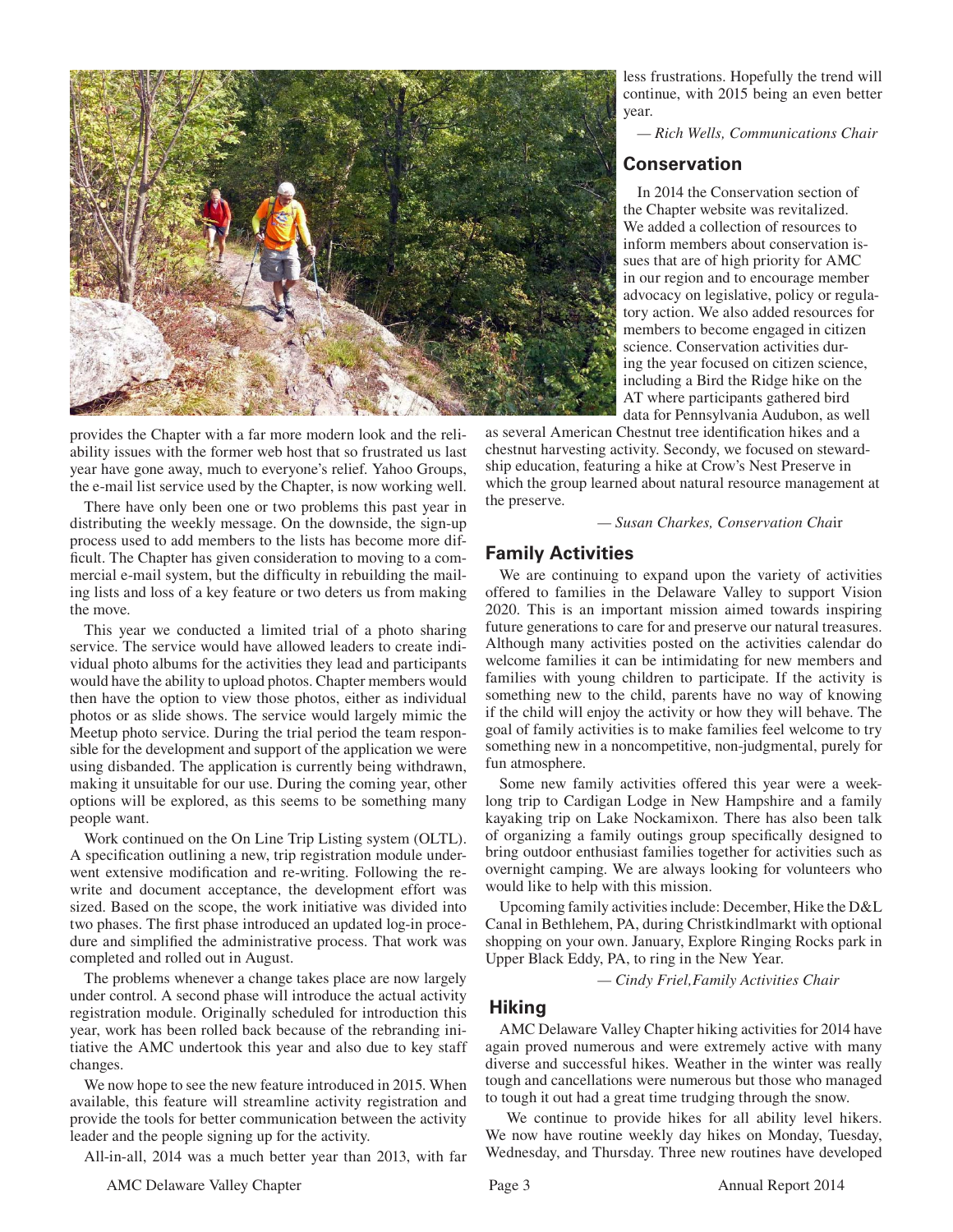

– Wednesday in the Wissahickon, Tuesday daytime hikes in the Allentown, Bethlehem and Easton area, and a new after work hike series in central New Jersey.

This year we have had multiple leaders schedule hikes on the AT in Pennsylvania, New Jersey, Maryland and the Virginia AT area. Weekends are still popular hike times and as we have observed this year, we are continuing to host hikes in different geographical areas each weekend. The popularity of Meetup has helped us with our attendance at these hikes and now we need to find a way to convince the Meetup people to join the AMC.

At the Activity Social in April, we again honored our 100 milers and top activity leaders. We continue to record miles hiked and activities lead, it is always fun to honor the folks who are most active. The high miler again in 2013 was Joan Aichele with Bijal Shah and Barry Mazer close behind. In 2014 through September we have had over 400 hikes listed on our OLTL system. We estimate another 150 to be entered for the balance of the year. As for hike leaders, we have had 63 individual leaders post hikes during that same time period.

The overall Hike Activity for 2014 was successful as you can see by the statistics above, but this could be enhanced in 2015 by our inactive leaders listing just one hike per month in locations that we have ignored over the last few years. For 2015, we want to continue to expand our hiking schedule. Besides resurrecting former hike trails, we hope to find new trails for day hikes and that can happen if our inactive and newly certified leaders help us take that step.

*— Rick Hudson, Hiking Chair*

# **Leadership**

The DV Chapter's annual Outdoor Leadership Training Course took place on the weekend of April 4-6. There was a large group in attendance, with a total of 32 graduates. It was an interesting and diverse group, including four guests from the DC Chapter, several people who had become acquainted with the chapter through Meetup, two students from West Chester University who were interested in improving the Outing Club

program at their school, and 17-year-old Benton Schwartz who has been doing AMC trail work trips all his life and is hoping to become an AMC leader once he turns 18. The group was pleasantly diverse both in terms of age and ethnicity, and they bonded well with each other during the course of the weekend.

The OLT 2014 participants were: Jill Augustine, John Buzdygon, Bill Claus, Ken Cogan, Chad Crisp, Devin DiFranks, Craig Freden, June Gondi, Eida Green, Paul Jarosz, Marlo Keba, Mike Keglovits, Tom Lawson, Rich Lewis, Mark Lidd, Lisa Lombardo, Denis McCartan, Greg Molyneux, Kat Neal-Macauley, Anthony Palandro, Denise Potkovac, Gerard Prilutski, Kate Prisby, Ann Ross, Benton Schwartz, Noelle Schwartz, Brian Schwarz, Mike Settles, Mike Spielman, Shu Ping Wong and Jin Xu.

Many thanks to the OLT 2014 trainers: Joan Aichele, Jeff Alpert, Tammy Brandon, Jim Catozzi, Cindy Crosser, Cindy Friel, Don Garrido, Aaron

Gorban, Pete Jarrett, Mark Kern, Christina Krosche, Morgan Masterson, Donna Morgan, Phil Mulligan, Ron Phelps, Bill Steinmetz, Lennie Steinmetz, and Rich Wells.

The DV Leaders Social held on July 12 at Tohickon Valley County Park was a great success, with many leaders in attendance. This year we tried a new format for the event including an option for an overnight campout, which about half the leaders chose to do. AMC staff members Faith Salter and Maddy Carr came from Boston to take part in the social and to do a brief presentation on the new AMC logo and rebranding. Chef Jim Catozzi prepared a delicious dinner of burgers, grilled veggies and homemade strawberry pies for dinner, then blueberry pancakes and sausage for breakfast. A good time was had by all, and plans are in the works to do a similar event in 2015.

The date has been set for next year's Outdoor Leadership Training Course: April 10-12, 2015. DV Chapter members interested in becoming an activity leader for the chapter are encouraged to contact leadership@amcdv.org for additional information.

 *— Lennie Steinmetz, Leadership Chair*

# **Lehigh Valley Group**

The Lehigh Valley Group has now completed its twenty-second year of existence. Meetings take place on the third Wednesday of every month (except December, July, and August) at the Friends Meeting House on Route 512 in Bethlehem. Programs this year have included presentations on a wide range of topics including: the Palmerton Zinc Superfund Site, Hiking the Chamonix-Zermatt Haute Route in Switzerland, the Delaware Canal State Park, the FracTracker Alliance, the Big Trees of Lehigh County, and Hiking in Morocco. AMC Bethlehem staff member Cathy Reuscher frequently shares information on conservation efforts and concerns, and Chapter Chair Joan Aichele provides information on upcoming AMC-DV events.

The LVG monthly meetings also include a short discussion on upcoming outdoor activities and a social time with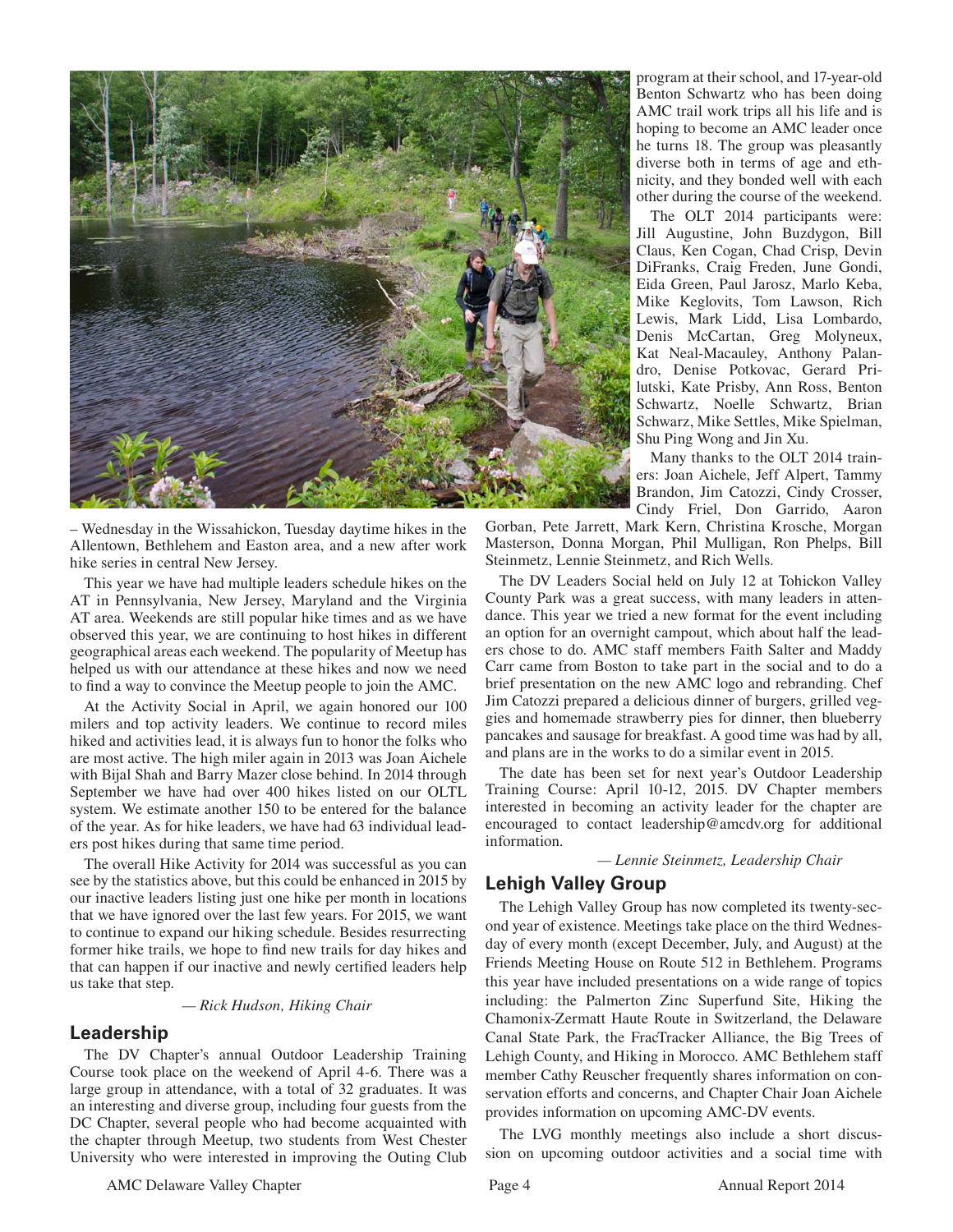refreshments. Meeting attendance ranges from 30 to 50 people, including longtime AMC members as well as potential members who have read about the meeting in local newspapers. The group looks forward to continuing these monthly get-togethers for years to come. *— Lennie Steinmetz*

### **Membership**

The number of members in our chapter continues to hover around 5,000. The AMC Membership Department in Boston provides invaluable support by sending mass mailings four times a year. We also attract new members via our Meetup page, although the degree to which that occurs has not yet been determined. We have developed a Meetup message that will be sent to all members of our Meetup page. Eric Pavlak drafted the final version of this message, which includes the wonderful tagline, "You are missing so much!" along with a photo suggesting that the reader is missing out on the fun and excitement of an AMC activity that is not posted on Meetup.

Our New Member Social was done a little differently this year. It was held in early March, a little later than usual, and was held on a Saturday afternoon rather than a weeknight. We did this in order to hold a hike which would give prospective members a taste of what we do. This Social was very successful with 53 attendees, more than any in recent memory, and we did pick up many new members as a result. The key to its success was the presence, assistance, and cooperation of many AMC leaders. We planned a second Welcome Social in the fall at Valley Forge, which would have been targeted to both new and inactive members, but circumstances prevented adequate time to prepare for it. We intend to use the Valley Forge location for our Welcome Social in the spring of 2015.

We have not held monthly New Member hikes since we found that the attendance was primarily made up of existing members. We should all remember a quote from baseball great Joe DiMaggio. When asked why he hustled on plays that had little effect on a game's outcome or on his team's standing, Joe replied, "Because there's always some kid who may be seeing me for the first time. I owe him my best."

In our context, everyone who shows up on an AMC event for the first time is that kid, and every AMC event is a New Member event.

We also have ceased sending out the 5-by-8 inch postcard to our new and returning members at the beginning of each month. Eric Pavlak did a terrific job developing it, but monthly mailings are costly. What's more, the information provided by the AMC Membership Department is sometimes incomplete, which could backfire in our efforts to make a personal connection.

We did try to connect with various local Meetup groups which reflect the demographic makeup of our Chapter and partner with them by offering outdoor activities for their members. This initiative was not fruitful, but we do have plans for other ways to connect with sources of potential new members.

Going forward, after one year in this position in which I have learned so much, I plan to focus more on retention of existing members. I will work with the Chapter and with the Boston AMC personnel to ascertain what policies and procedures are applicable to our efforts.

Midori Wakabayashi, Publicity Chair, continues to do a fine job for us. Her advice and assistance in putting on the New Members Social were instrumental in its success, and besides helping with monthly trail work, she also steps up to represent our Chapter and AMC at public events. Midori is truly one of the unsung heroes of the AMC.

 *— John E. Garner, Membership Chair*

# **Paddling**

Trips: Flatwater trips remain popular, and are often filled to capacity. For five years, we have been running numerous flatwater trips using Meetup to successfully fill trips to capacity, and used it to boost training course registration. Whitewater trips decreased over the previous year, with just 10 trips run, although we did run trips to West Virginia and Tennessee. This was in part due to low water, plus the dam valve failure and bridge construction on the Tohickon also had an effect.

We will have run trips on about 35 paddling days this year, about 25 percent from last year. Late summer and fall were wet last year, while this year they have been dry, resulting in low river levels. We added Ian Kindle as a flatwater leader this year.

**Training:** We safely and successfully completed almost all training sessions scheduled for the year, including the basic and river canoeing, and solo open canoe. The swiftwater safety and rescue course was canceled due to lack of registration.

 *— Eric Pavlak, Paddling Chair*



### **Shelter:** Leroy Smith shelter on the AT

Volunteers in the shelter program, in place since the shelter was dedicated in 1974, keep it in excellent condition. Summer watch extends from mid-April through October and a volunteer visits the shelter each week. Winter watch follows with a volunteer visiting the shelter every two weeks from November to mid-April with a Sunday-only volunteer during firearms deer hunting season two weeks in December.

In Spring 2014 the DV-AMC Board recognized the Shelter caretakers with caps and volunteer patch awards for their years of service.

 Leroy's Log. The Shelter Chair compiles an occasional column in selected issues of Appalachian Footnotes from the entries in the Log Book. The objectives are to inform DV members of our responsibilities for the shelter and to recruit Shelter Watch volunteers.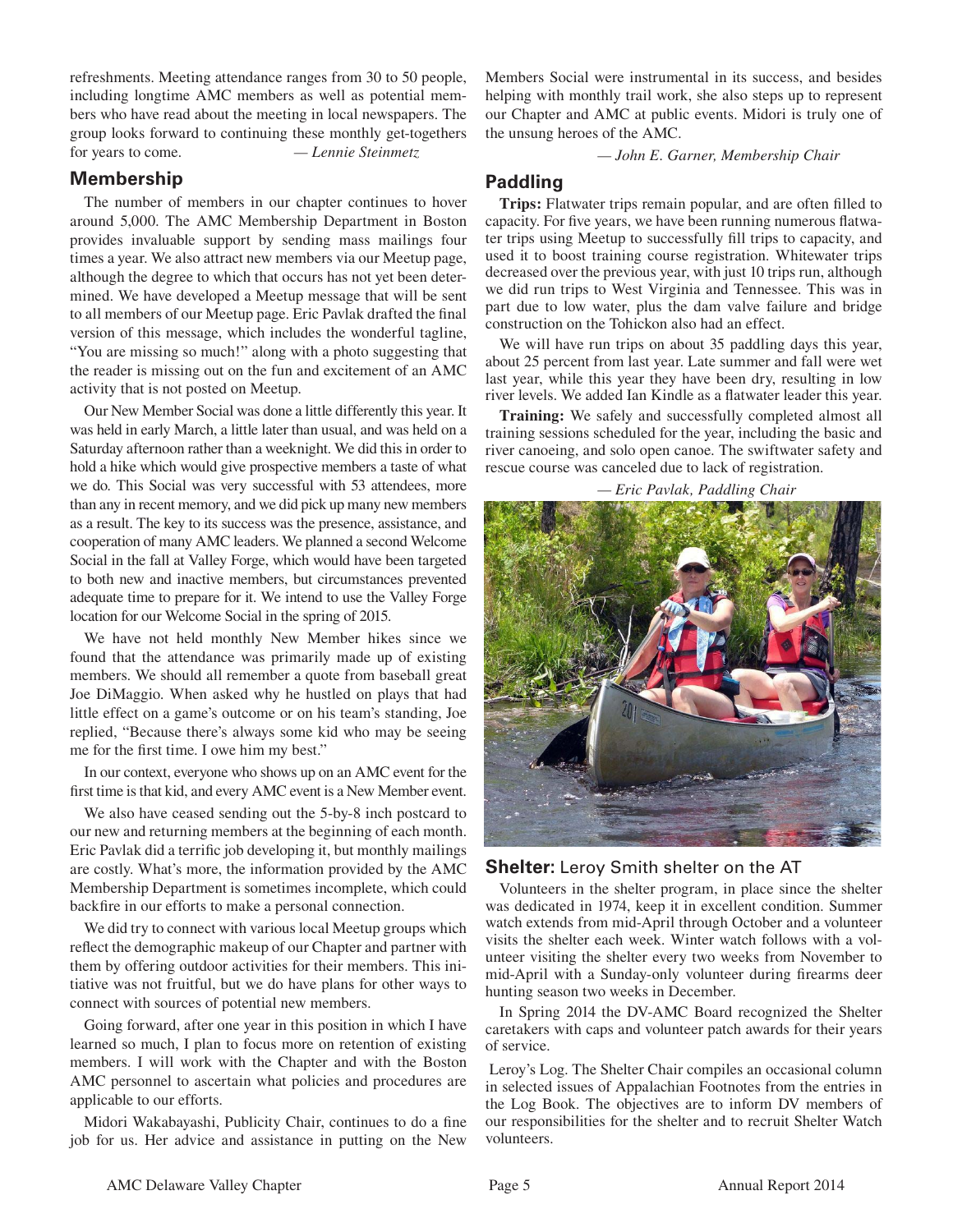We continue to observe the Pennsylvania Game Commission's regulation requiring that all users (hunters, hikers, etc.) comply with the requirement that every person wears fluorescent orange-colored materials. The game lands parking lot and the Katellen trail, used by most shelter watchers, are on State Game Lands. Our winter watchers are provided with orange caps at the chapter's expense.

**Shelter Watch Hours**: An average of 5 hours x 45 volunteer trips = 225 plus 30 hours shelter chair: Total = 255 hours.

#### **Maintenance Hours** = 124.5 hours

**Shelter watchers**, November 2013 to October 2014: Jim Bloom, Jane Cope, Kevin Dealy, Nick & Karen Franco, Lynn Frazer, Ben Giralico, Nancy & Jackson Greene, Philip & Marty Hunsberger, Bob Huey, Ed Johns, Russell & Sabrina Keim, Philip & Margot Kraft, Dave McGrath, Louis Miller, Ken & Phyllis Niewoehner, Charles Ogle, George Omick, Ken & Pat Sacks, Dan Schwartz, Donald Stewart, Ruth & Aaron & Benjamin Yeiser

*— Patricia Sacks, Shelter Chair*

# **Social**

All AMC activities involve socializing, but the three Chapter Social Events provide a great opportunity to gather, share fun stories and celebrate personal accomplishments with other Delaware Valley Chapter members

The Spring Activity Social was held on Saturday, April 12 at the Ottsville Firehouse. Several pre-social events were attended as well as an OLTL Tutorial, held by Rich Wells at the firehouse.



The night began with a happy hour, followed by a wonderful buffet dinner complete with delicious desserts. John Rowen had a great slide show of various AMC activities that continued during the night. Activity, Stewardship and Leadership Awards were given. Special drawings were held throughout the night. Allison and Rick Hudson were able to share the food leftovers with Food to Aid for Friends and a Senior Citizen low-income housing group in the Hatboro, Pennsylvania area.

The Chapter Picnic was held on Saturday, June 28 at Fort Washington State Park, PA. Pre-picnic activities were well attended and the weather was perfect! One hundred and ten people registered, including a few kids and one, well-behaved dog. Jody Inglis, AMC's Southern Regional Director, shared in the picnic fun! The chapter funded the feast of hamburgers,

veggie burgers, hot dogs and turkey dogs. Attendees also brought delicious side dishes and desserts, more than we could eat!! It was a great day with lots of laughter and socializing among the members, family and friends. Folks engaged themselves in games and activities, elbow scrapping pickleball was competitive and fun for all that took part! A tour of the historic Clifton House was arranged and hosted by their volunteers. Those that attended gave rave reviews. Linda Watsula was able to share the leftover food and desserts with the Victory House Veterans Shelter in Bethlehem, Pennsylvania.

Our Annual Dinner Meeting was held on Saturday, November 8 at the Upper Gwynedd Firehouse Banquet Hall. It was a night full of socializing, recognition, great food and desserts. During the annual business meeting the outgoing Executive Committee members, 25 and 50 year members were recognized. Chapter Awards: Appie and Golden Appie Awards and the grand prize drawing for Volunteers of the Month were also given out, concluding with the introduction and election of the 2015 Executive Committee. Kevin Breunig, AMC's Vice President of Communications and Marketing was there to share AMC's many accomplishments for 2014. Our featured speaker was Cindy Ross, a well renowned writer, photographer and speaker, who spoke on her completing the hiking "Triple Crown:" the Pacific Coast, Continental Divide and Appalachian Trails.

 *— Geri Chmiel, Social Chair*

#### **Trails**

During 2014, the Delaware Valley Chapter has continued to work on trails in three significant areas of our jurisdiction.

First, we are maintaining our segment of the Appalachian Trail in partnership with the National Park Service, Keystone Trails Association and the Appalachian Trail Conservancy. Mike Manes, Dan Schwartz, Bill Steinmetz and a host of others lead and perform work there. This year's Ridgerunner program, where we work with ATC to provide someone to patrol the AT during the summer, as well as to meet and greet the hikers, was again a huge success. This entails patrolling for encroachments, unauthorized structures, and damage to the trail, both natural and man-made. Our volunteers are also assisting in defining the boundaries of the AT corridor. The Chapter Vice Chair and Trails Chair attended a seminar in August sponsored by the Appalachian Trail Conservancy.

Second, we are continuing to maintain the trails on Mt. Misery at Valley Forge National Park. We are continuing to keep the trails in their current state of good repair. For National Public Lands Day in September we had a crew of 15 park volunteers who worked on the drainage features.

Third, we are continuing to keep the trails at Nockamixon State Park in good repair. Pete Jarrett leads the work there in conjunction with the Friends group at that park.

In addition, AMC-DV members continue to volunteer at other parks in the area, under the leadership of other clubs. We have enquiries from several parks for trailwork projects. We can use volunteer leaders to come forward to help lead projects there, and trail workers as well.Interested members, please contact me at valleyforgetrails@amcdv.org.

*— Phil Mulligan, Trails Chair*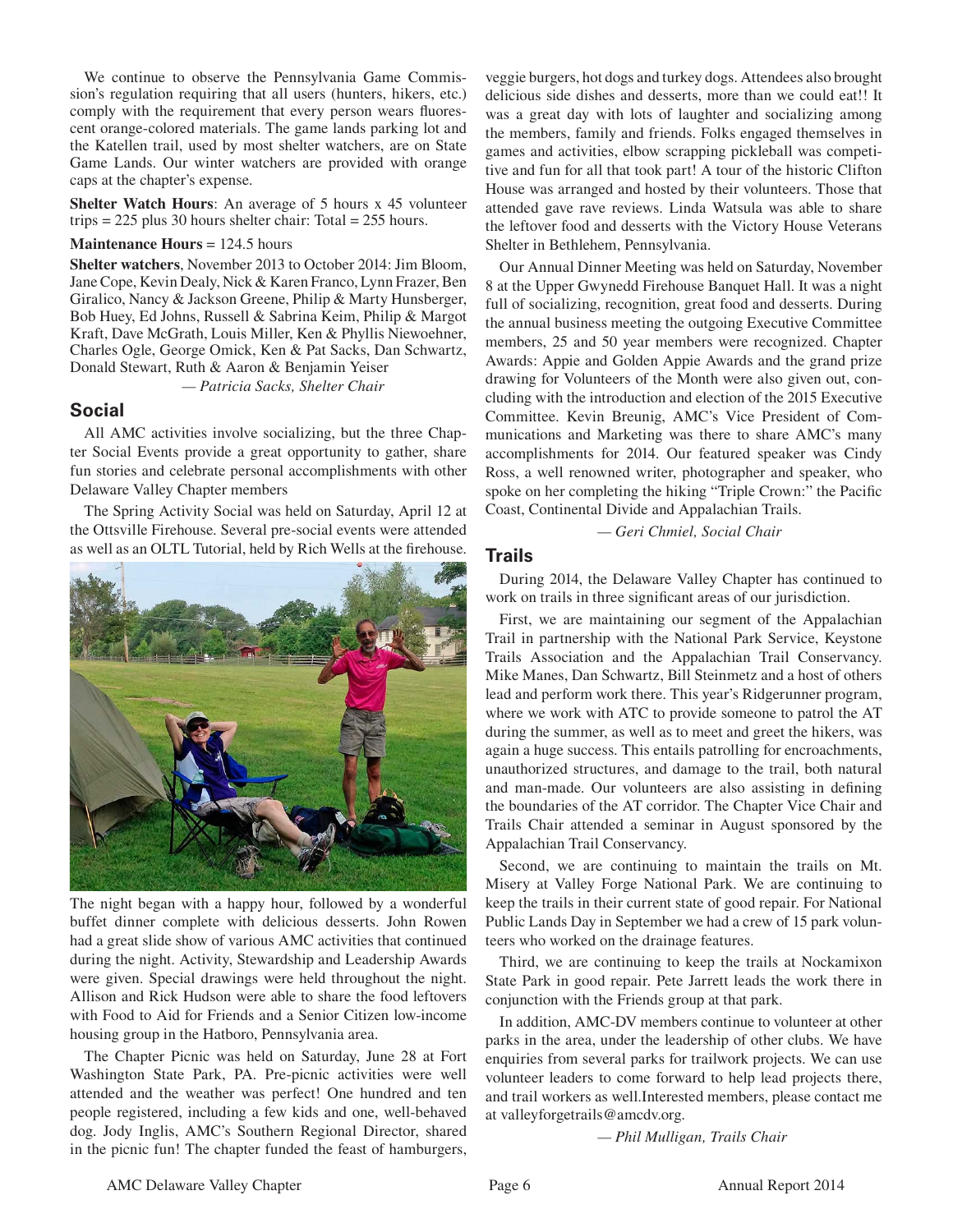# **Treasurer's Report**

### **Overall Financial Assessment**

The Delaware Valley Chapter continues to have a positive cash flow primarily due to the substantial savings realized in using the internet for publication of *Footnotes* rather than printing and mailing.

### **Financial Details**

The Delaware Valley Chapter operates as a branch of the Appalachian Mountain Club, a non-profit corporation with headquarters in Boston, MA. Chapter financial activities comply with rules established by the AMC, including the AMC fiscal year from January 1 through December 31. The Chapter's books are maintained on a cash basis in a computerized accounting system and the Chapter provides an annual financial report for AMC audit and review within a month after completing the fiscal year.

Chapter income comes primarily as an allocation of a portion of the AMC dues paid by members who reside in the Delaware Valley area. In the 12 months covered by this report, the dues allocation provided more than 80 percent of the chapter income similar to previous years. Because this report occurs before the end of the official fiscal year, it follows the format from recent years and covers a 12-month accounting period from October 1, 2013 through September 30, 2014. Comparisons are provided with the preceding 12 month period.

*— Richard Einstein, Treasurer*

**Financial statement follows:**

### **Operational Income vs. Expense for the 12 month period from 10/1/2013 thru 9/30/2014 compared to prior 12 month period**

|                                    | <b>Current Period</b> | <b>Prior Period</b> |        |
|------------------------------------|-----------------------|---------------------|--------|
|                                    |                       |                     |        |
| Allocation from AMC Dues           | 16,792.75             | 16,777.00           |        |
| Membership sales                   | 1,330.00              | 1,380.00            |        |
| Reimbursement from ATC             | 7,486.00              | 5,163.60            |        |
| Other Income                       | 4,944.33              | 4,078.95            |        |
| <b>Interest from Bank Accounts</b> | 12.97                 | 10.74               |        |
| <b>Total Income</b>                | 30,566.05             | 27,410.29           |        |
| Communication                      | 1,004.32              | 905.31              |        |
| Attendance at Club Wide Mtgs       | 2,005.73              | 1,583.95            |        |
| Trails & Shelter Maintenance       | 8,258.42              | 592.51              | Note 1 |
| Recognition                        | 2,947.00              | 3,315.69            |        |
| <b>Chapter Social Events</b>       | 3,013.43              | 2,822.69            |        |
| <b>Committee Expenses</b>          | 936.21                | 1,060.21            |        |
| <b>Membership Activcities</b>      | 481.20                | 678.08              |        |
| Leadership and Outdoor Skills      | 2,164.43              | 1,286.29            |        |
| <b>Other Expenses</b>              | 2,840.49              | 3,123.83            |        |
| <b>Total Expenses</b>              | 23,651.23             | 15,368.56           |        |
| Surplus - income less expenses     | 6,914.82              | 12,041.73           |        |

Note 1 - The current period includes \$7,100 for the payroll cost of the Ridge Runner for the summer of 2013. In the prior period the Ridge Runner cost for the summer of 2012 was paid in September 2012. Therefore no payment was made for payroll in the period from 10/1/2012 to 9/30/2013.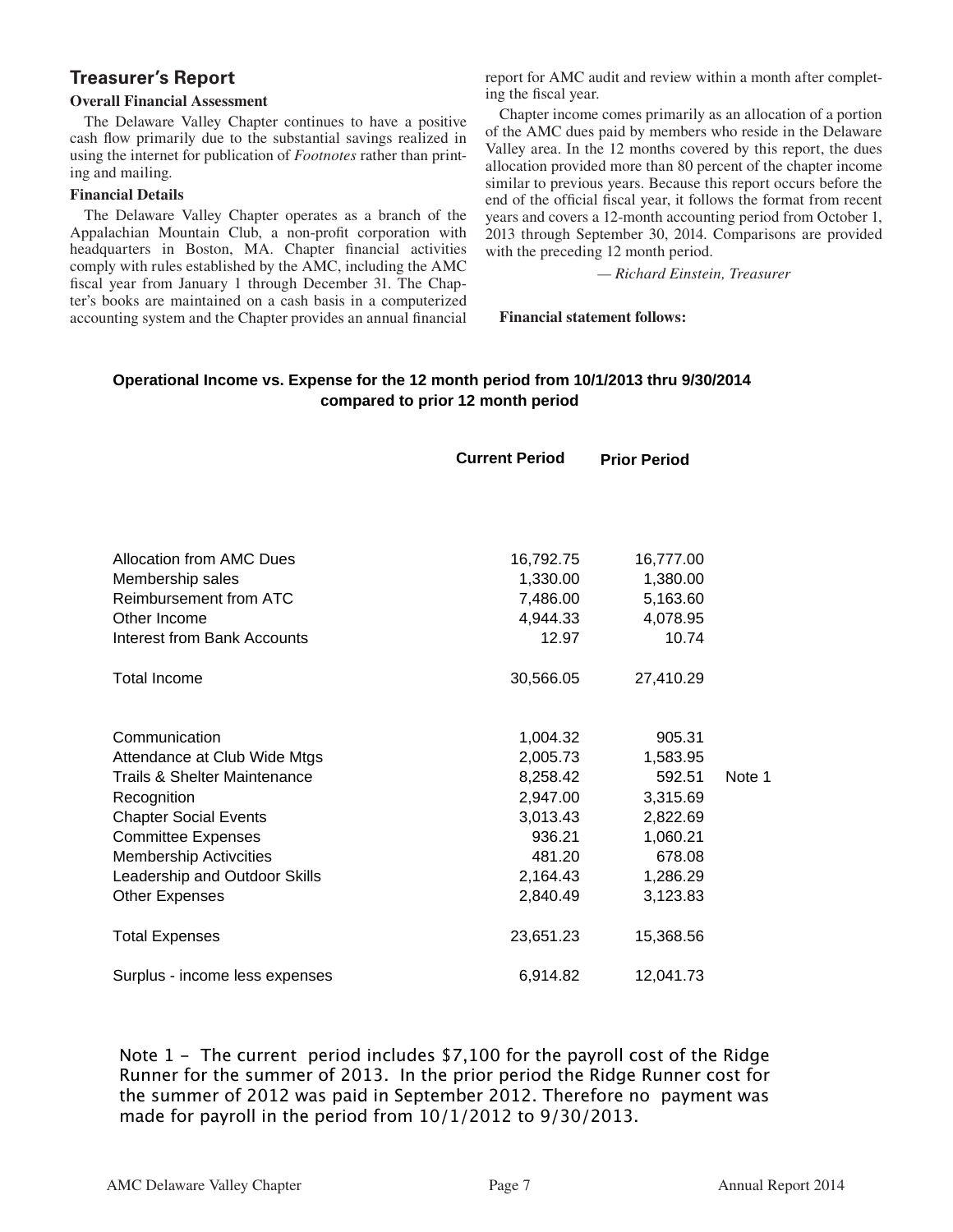### **Cash Assets on 9/30/2014 compared to 9/30/2013**

|                                | 9/30/14   | 9/30/13   | <b>Increase</b><br>(Decrease) |
|--------------------------------|-----------|-----------|-------------------------------|
| <b>Checking Account</b>        | 4.920.11  | 2.545.48  | 2,374.63                      |
| Money Market Account (savings) | 26,640.04 | 22,099.85 | 4.540.19                      |
| <b>Operating Cash Assets</b>   | 31,560.15 | 24,645.33 | 6,914.82                      |
| AMC Investment Account*        | 57,017.89 | 49,097.50 | 7,920.39                      |

*\* The AMC Investment Account is managed b\ AMC and is available to Chapters to provide longterm growth opportunities for funds not needed for current operations. Deposits and withdrawals ofWhese funds are restricted to specific periods of each calendar quarter.* 

Checking and money market funds are in FDIC insured bank accounts

Cash assets are divided among the three categories as:

|                           | <b>Current Period</b> | <b>Prior Period</b> |
|---------------------------|-----------------------|---------------------|
| <b>Operating Funds</b>    | 30.757.43             | 23.842.61           |
| Reserve Funds             | 57.017.89             | 49.097.50           |
| Henry Wu Scholarship Fund | 802.72                | 802.72              |
|                           | 88,578.04             | 73,742.83           |

Operating Funds are the funds and reserves for da\-to-day operations of the Chapter

Reserve Funds are set aside for long-term growth

The Henry Wu Scholarship Funds are allocated for financial support to youth and student programs in fields appropriate to the AMC's mission of conservation, education and recreation.

Questons or comments on this report are welcome and can be addressed to the Treasurer at the Annual Dinner or by e-mail to treasurer@amcdv.org - Richard Einstein Treasurer.